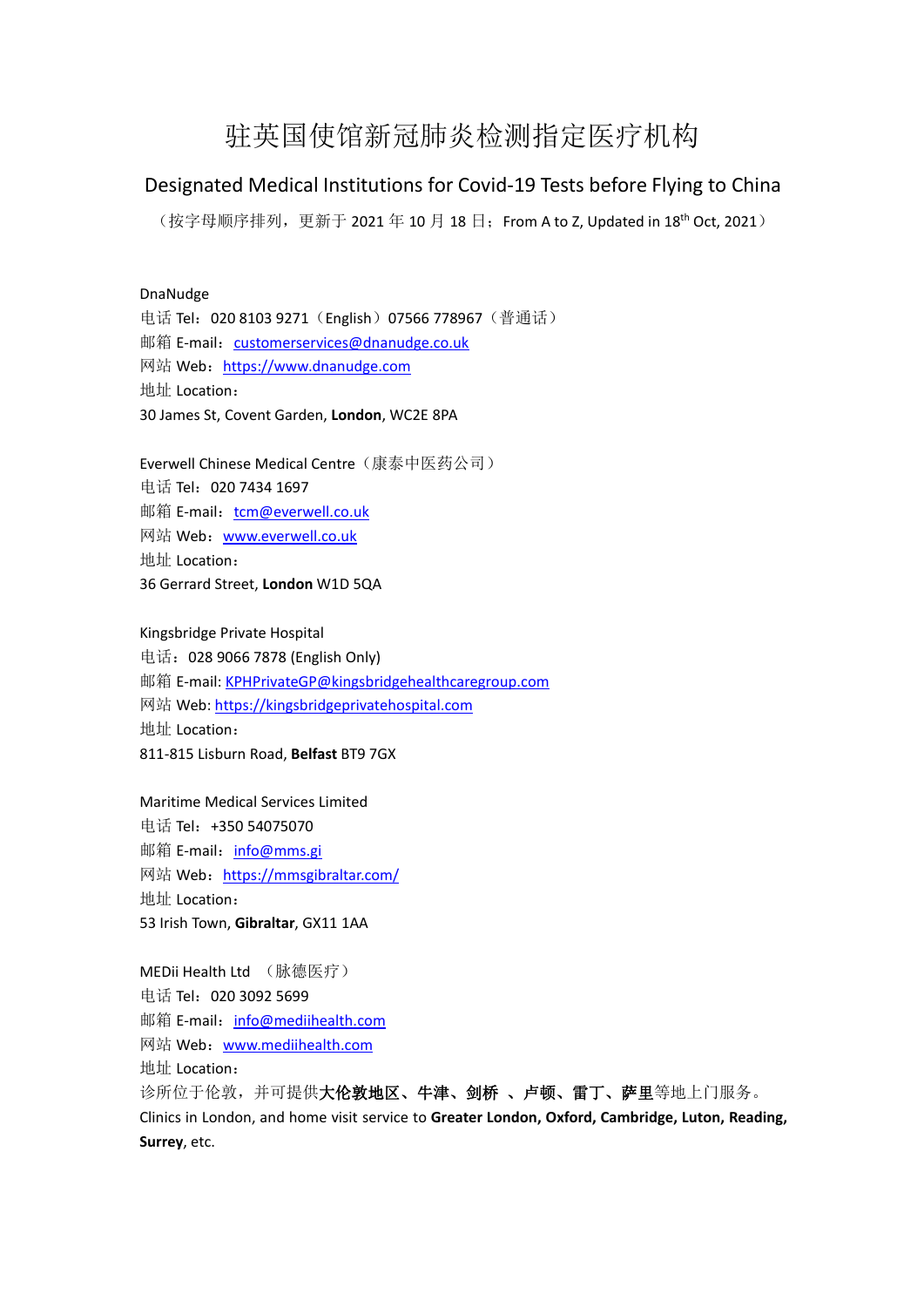Midland Health 电话 Tel:0121 769 0999 邮箱 E-mail: [hello@midlandhealth.co.uk](mailto:hello@midlandhealth.co.uk) 网站 Web: [www.midlandhealth.co.uk](http://www.midlandhealth.co.uk) 地址 Location: Cornerblock, 5 th Floor, 2 Cornwall Street, **Birmingham** B3 2DL Highfield Clinic, 2 Highfield Road, Edgbaston, **Birmingham** B15 3ED

NPH Group 电话 Tel: 0191-6053140 邮箱 E-mail: [info@nph-group.co.uk;](mailto:info@nph-group.co.uk;) [info@newcastlepremierhealth.com](mailto:info@newcastlepremierhealth.com) 网站 Web: [www.nph-group.co.uk](http://www.nph-group.co.uk) 地址 Location: 4th Floor of Dobson House, Regent Centre, Gosforth, **Newcastle upon Tyne** NE3 3PF

Optipharm Pharmacy (王药师大药房) 电话 Tel:020 8908 1960 邮箱 E-mail: [Contact@optipharm.co.uk](mailto:Contact@optipharm.co.uk) 网站 Web: <https://optipharmpharmacy.co.uk/> 地址 Location: 29 Bridge Road, Wembley, **London** HA9 9AB Unit 5, Second Floor Suite, Grain's Building, High Cross St, **Nottingham** NG1 3AX

Reach Pharmacy 电话 Tel:01412 040 298 邮箱 E-mail: [argylest@reachpharmacy.com](mailto:argylest@reachpharmacy.com) 网站 Web: [www.reachpharmacy.com](http://www.reachpharmacy.com) 地址 Location: 1094 Argyle Street,**Glasgow** G3 8LY

Sirkka Networks Limited 电话 Tel:03300 882538 邮箱 E-mail: [care@sirkkaltd.com](mailto:care@sirkkaltd.com) 网站 Web: <https://www.sirkkanetworks.com> 地址 Location: 诊所位于伦敦、剑桥、曼彻斯特、爱丁堡、格拉斯哥,并可提供雷丁、伯明翰、布里斯 托、利兹、牛津、利物浦等地上门服务。 Clinics in **London, Cambridge, Manchester, Edinburgh, Glasgow**; home visit service to **Reading, Birmingham, Bristol, Leeds, Oxford, Liverpool**, etc.

Strategic Business Consultants 电话 Tel: +350 54061368 邮箱 E-mail: [info@sbcgib.com](mailto:info@sbcgib.com) 网站 Web:[www.sbcgib.com](http://www.sbcgib.com)